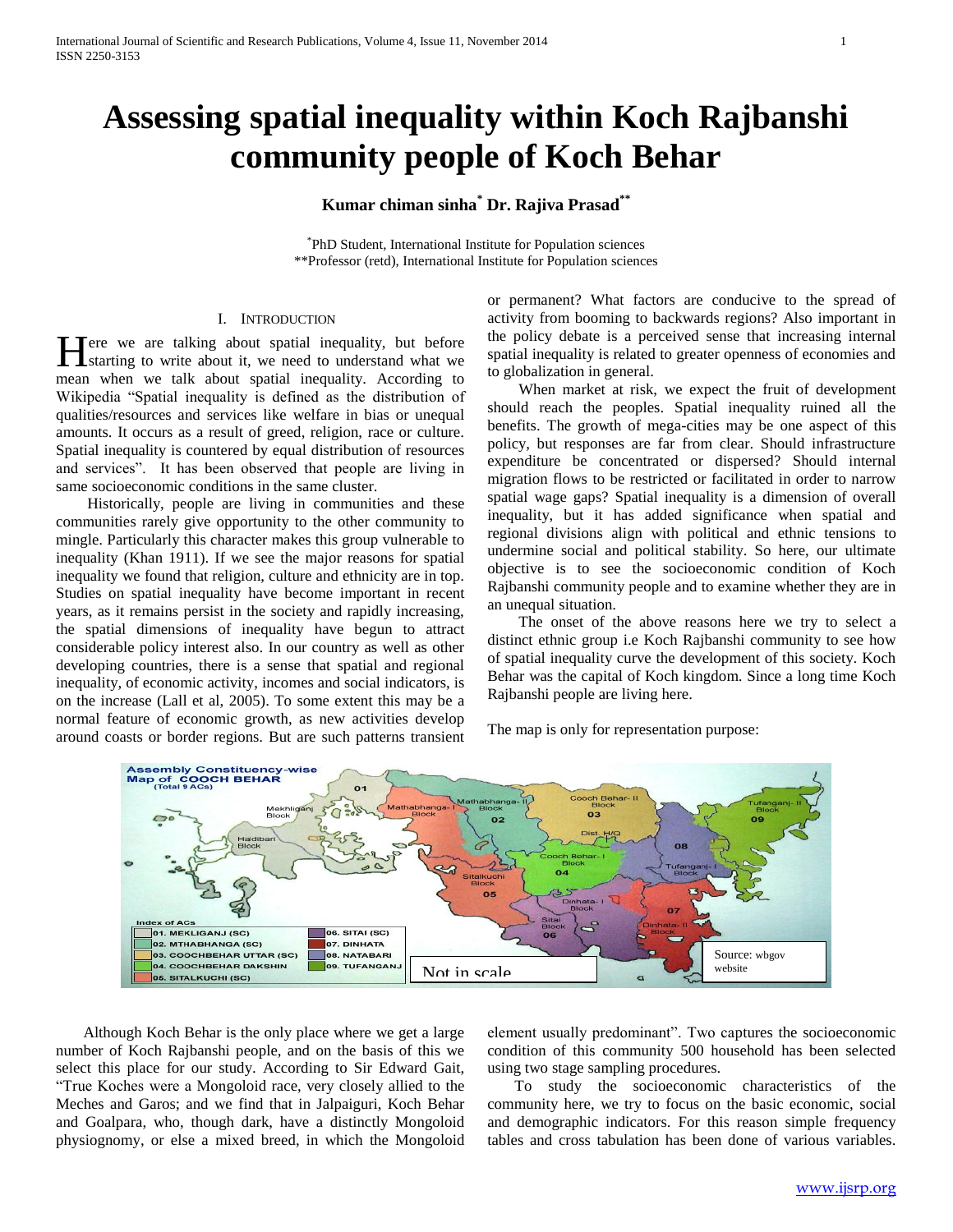Lorenz curve will be drawn to see the existence of inequality within the community. A social connection with someone having migrant experience at a particular destination represents an important resource that can be utilized to facilitate movement. We also review the policy which has been implemented by government to remove the inequality and try to see its pros and cons. There are near about eight different groups of people live in Koch Behar. Among them the Koch Rajbanshi community is a most prominent ethnic group of people in the district because

they were from the beginning of our known history. Since the attainment of independence, this particular ethnic group of people alienated from the side of the ruling class and rulers of West Bengal who dint of their plans and activities failed to command the support and respect of them. If we see the type of house they live, we found at least 60 percent household living in kuchcha houses followed by 22 percent in pucca and 17 percent in semi-pucca houses.



 The sources of drinking water are also shown that the most of the houses depend on hand pump followed by 18 percent of tap water and near about 4 percent depend on public water supply.





 The average literacy rate is 88.6 percent. Most of the people have below 8th standard of schooling. This phenomenon has a historical background and persists till date. The King himself liked to give the real power of administration into the hands of educated persons who were outsiders from Southern and Eastern Bengal which further alienate them from the mainstream. Eminent scholars have written that during ancient period general people of Koch province remained engaged with playing and

household chores till the age of 17-18 without undertaking any kind of studies. Women were involved in breeding of cocoons and weaving the yarn. If we see the age at marriage of the Koch Rajbanshi people we certainly found that most of the people are married in their lower age. These because they are unable to find any other work and got married in early age. They also have a very low level of education.



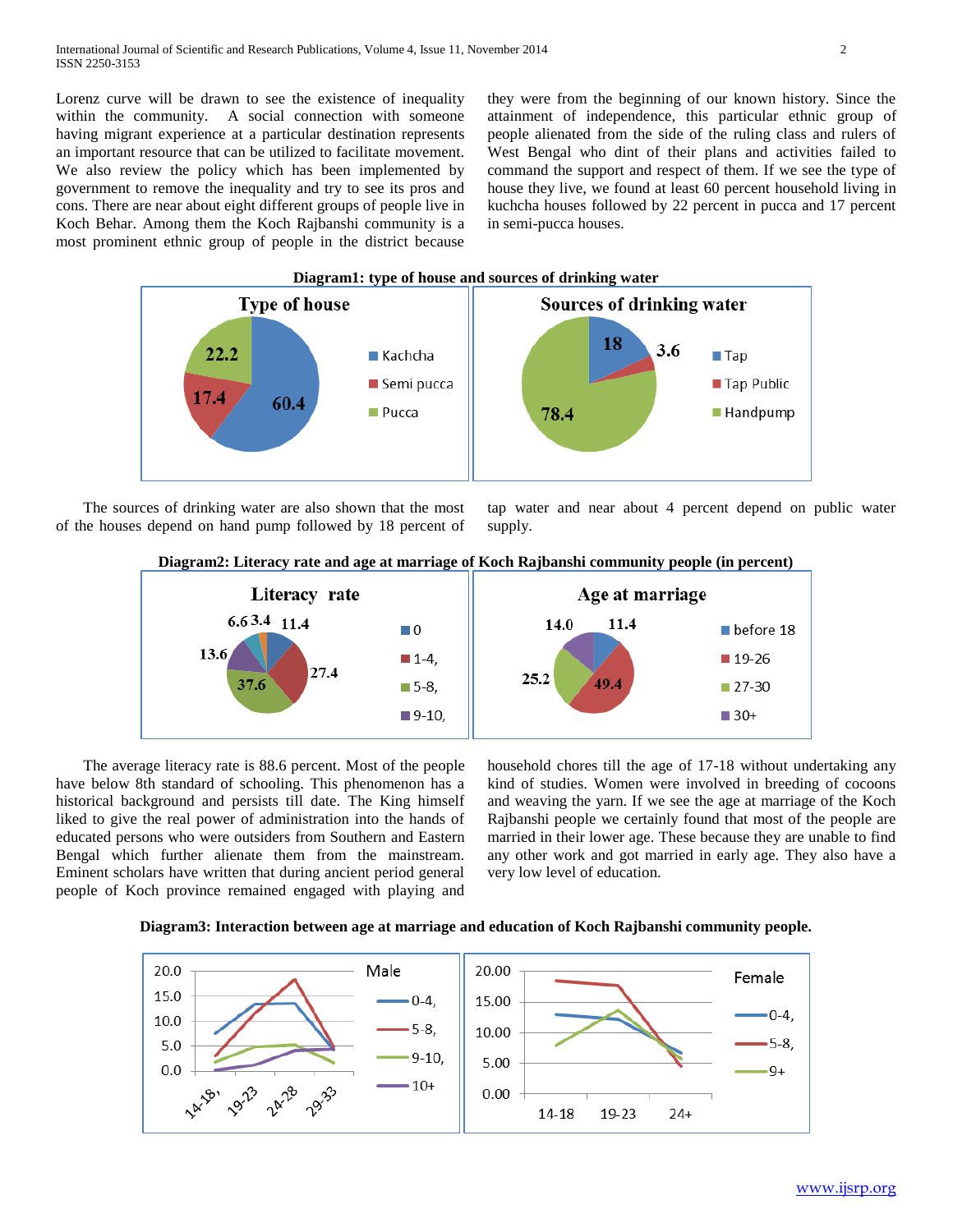In the above picture the vertical axis shows the year of schooling and the horizontal axis shows the age at marriage. Interestingly, it shows that irrespective of educational attainment, age of marriage for girls is low compared to their male counterpart. Average age of marriage is 24 years for Male and 20 years for females. At present most of the Koch Rajbanshi family hold on an average 0.35bigha. For a five member family this

amount of land is very small considered that this land is average in quality and most do not have the irrigation facility. Mass level mall practice of operation "Barga" decimates the land owners. We found that about 65 percent of households have 4 or more members.

**Diagram4: Occupational pattern of Koch Rajbanshi community people (in percent)**



 Most of the Koch Rajbanshi community people working with the non-agricultural sector. This is because of migration. People migrate to the other places to work industries.

 Among the entire household belongs to Koch Rajbanshi community people, only near about 27 percent of them having at least one member residing outside, working and earning money. If we see the reasons for migration, we found that 83 percent people migrate to get a work and only 13 percent are going to outside for settlement purpose. As more people go outside for

work more amounts of remittances received the sending place which ultimately helps to develop the region.

 Although the average household income is just Rs.5898, the lorenz curve shows that there us very little existence of income inequality. The upper part of the curve is little flat means within community only a few household earn little more money compare to the others.

### **Diagram5: Lorenz curve**



 If we compare all the above indicators to the state or national level, we found that all the indicators of Koch Rajbanshi households are below average which strongly suggests that existence of inequality. The existence of inequality within the community is very little. To remove the spatial inequality we must try to improve the condition of Koch Rajbanshi people will may possible by improving socioeconomic factors like education, health and providing more infrastructure such as roads, drinking water, and agro based industries.

#### **REFERENCES**

- [1] Sir Edward Gait, (2004), "A History of Assam" by, K.C.S.I., C.I.E. of the Indian Civil Service; Reproduction of 1926 edition published after reprint by LBS Publications, Panbazar, Guwahati.
- [2] Khan Choudhury, Amanatulla. (1911). "Koch Biharer Itihas (Bengali)". Souvenir of Uttar Banga Sahitya Sanmelan, Koch Behar.
- [3] Lall, Somik V. and Sanjoy Chakravorty (2005), "Industrial Location and Spatial Inequality: Theory and Evidence from India", Review of Development Economics, Vol.9, No. 1, pp. 47–68
- [4] Lorenz, M. O. (1905). "Methods of measuring the concentration of wealth". Publications of the American Statistical Association (Publications of the American Statistical Association, Vol. 9, page: 209–219